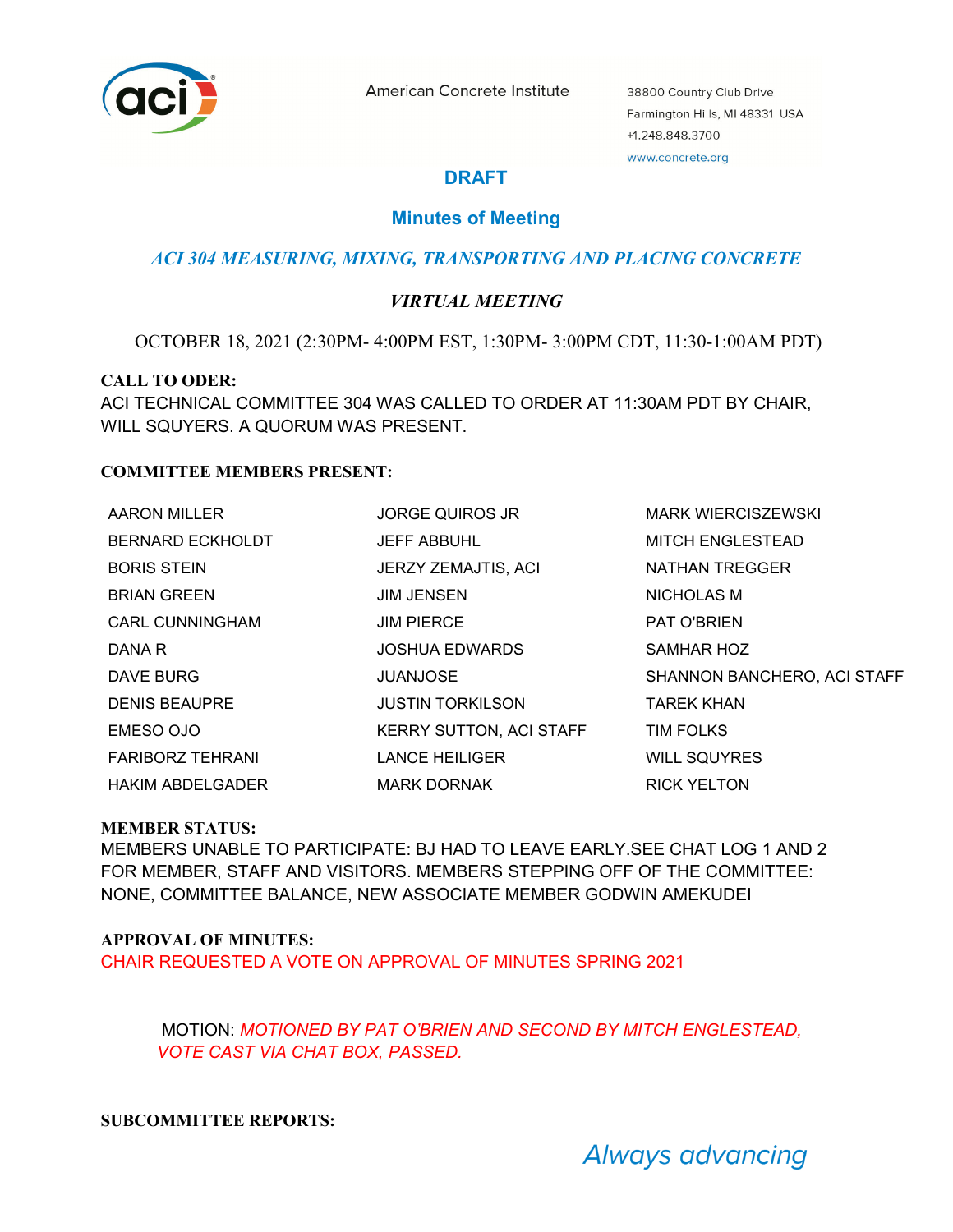*CHAIR REVIEWED CHAPTER STATUS AND MISSING ITEMS REQUESTED.*  Chapter 1- INTRODUCTION (Tarek) NEED REVISIONS—TAREK

Chapter 2- CONTROL, HANDLING, AND STORAGE OF MATERIALS READY FOR TAC

Chapter 3- MEASUREMENT AND BATCHING (Kevin, Denis, Carl, Matt) READY FOR TAC

Chapter 4- MIXING AND TRANSPORTING (Kevin, Carl, Jay, Justin, Dana) needs to be revised, add section for In-Transit process control. READY FOR STAFF REVIEW: WORKABILITY TO SLUMP OR VICE VERSA.

Chapter 5- PLACING CONCRETE READY FOR TAC

Chapter 6- FORMS, JOINT PREPARATION, AND FINISHING READY FOR TAC

Chapter 7- PREPLACED-AGGREGATE CONCRETE READY FOR TAC

Chapter 8- CONCRETE PLACED UNDER WATER BALLOTED

Chapter 9- PUMPING CONCRETE BALLOTED COMMENTS NEED TO BE ADDRESSED—CARL TO DO

Chapter 10- CONVEYING CONCRETE READY FOR TAC

Chapter 11- HEAVYWEIGHT AND RADIATION-SHIELDING CONCRETE READY FOR TAC

Chapter 12- LIGHTWEIGHT STRUCTURAL CONCRETE READY FOR TAC

Chapter 13- VOLUMETRIC-MEASURING AND CONTINUOUS-MIXING CONCRETE EQUIPMENT READY FOR STAFF REVIEW

Chapter 14- SPECIAL PROCESSES RECEIVED THE SECTION ON SCC FROM RICK YELTON. NEED TO ADD REFERENCES FOR PERVIOUS CONCRETE, RAPID STRENGTH CONCRETE AND ROLLER COMPACTED CONCRETE—**TAREK** BORIS STEIN, RICK YELTON

DEFINITIONS CHAPTER DISCUSSED, SHANNON PROVIDED CHAPTER TWO EXAMPLES.

Chapter 15 REFERENCES—**TAREK** 

EDITORIAL CHANGE FOR SLUMP TO WORKABILITY DECIDED BY CHAIR.

JERSEY SENT 21CT IS AT THE CHAT BOX DOWNLOAD IT BEFORE YOU SIGN OFF.